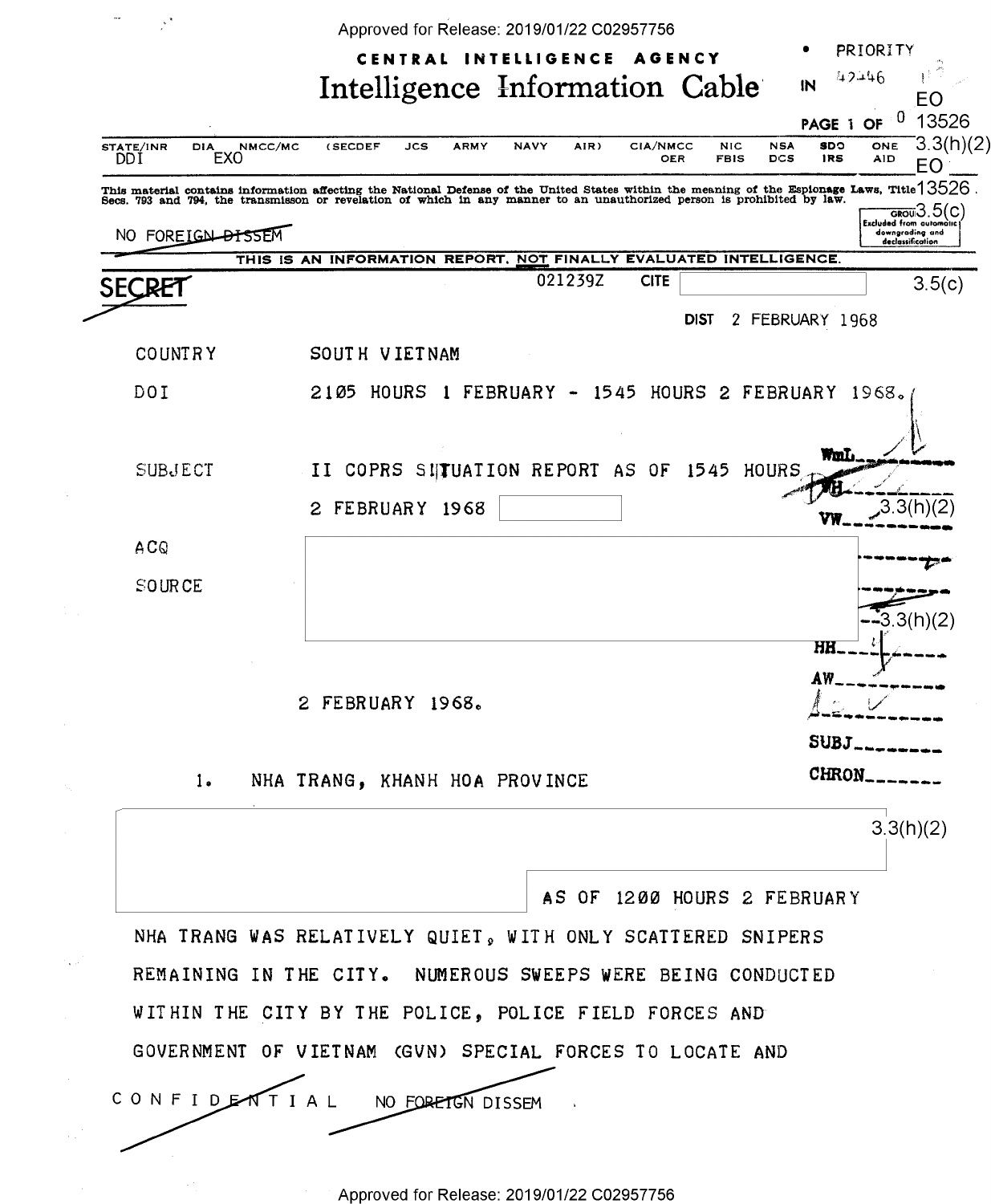|                                                         | . |        |
|---------------------------------------------------------|---|--------|
| Approved for Release: 2019/01/22 C02957756 <sup>–</sup> |   |        |
|                                                         |   | 3.5(n) |

 $3.5(c)$ 

**PAGE** 2 **OF** 10 **PAGES**  PAGE 2 "OF IO PAGES

4)!4'+0 IN 'FI'IH'H'O

| CONFIDENTIAL    |                   | NO EDRETGN DISSEM |
|-----------------|-------------------|-------------------|
| classification) | (dissem controls) |                   |
|                 |                   |                   |

ELIMINATE ENEMY STRAGGLERS. OVER 40 PRISONERS, MOSTLY NORTH VIETNAMESE ARMY (NVA), HAVE BEEN TAKEN, INCLUDING SIX OFFICERS VIETNAMESE ARMY (NVA), HAVE BEEN TAKEN, INCLUDING SIK OFFICERS AND ONE MEMBER OF THE KHANH HOA PROVINCE COMMITTEE. THESE AND ONE MEMBER OF THE KHANH HOA PROVINCE COMMITTEE. THESE ARE JOINTLY INTERROGATED IN THE KHANH HOA PROVINCE ARE JOINTLY INTERROGAIED IN THE KHANH HOA\_PROVINCE INTERROGATION CENTER <PIC) BY GVN SPECIAL FORCES, THE SPECIAL INIERROGATION CENTER (PIC) BY GVN SPECIAL FORCES, THE SPECIAL POLICE AND SECTOR S-2. POLICE AND SECTOR 5-2.

 $\mathbf{L}$  and  $\mathbf{L}$ 

and a great

B. THE SPECIAL POLICE REPORT THE ATTACKERS ARE B. THE SPECIAL POLICE REPORT THE ATTACKERS ARE BE ING ASSISTED BY MEMBERS OF THE EXTREME BUDDHIST MOVEMENT BEING ASSISTED BY MEMBERS OF THE EKTREME BUDDHIST MOVEMENT IN NHA TRANG. FIVE BUDDHIST NUNS WERE ARRESTED AND THE IN NHA TRANS. FIVE BUDDHIST NUNS MERE ARRESTED AND THE POLICE ARE ATTEMPTING TO CONFIRM BUDDHIST INVOLVEMENT. POLICE ARE ATTEMPTING TO CONFIRM BUDDHIST INVOLVEMENT.

C. ACCORDING TOPIC INTERROGATIONS OF PRISONERS OF C. ACCORDING TO PIC INTERROGATIONS 0F PRISONERS OF WAR CPW), NVA TROOPS WERE TOLD PRIOR TO THE ATTACK THEY VAR (PW), NVA TROOPS VERE TOLD PRIOR TO THE ATTACK THEY WOllLD BE ABLE TO TAKE AND HOLD NHA TRANG BECAUSE THE VIET VOULD BE ABLE TO TAKE AND HOLD NHA TRANS BECAUSE THE VIET CONG CVC) ORGANIZATION WITHIN THE CITY HAD ORGANIZED THE CONS (VC) ORGANIZATION VITHIN THE CITY HAD ORGANIZED THE ° POPULATION TO ASSIST THEM• NVA OFFICERS, HOWEVER, SAY POPULATION TO ASSIST THEM.. NVA OFFICERS, HOVEVER, SAY THEY KNEW BEFORE LAUNCHING THE ATTACK THAT IT WOULD FAIL, THEY KNEV BEFORE LAUNCHING THE ATTACK THAT IT VOULD FAIL, BUT THEY HAD TO ATTACK TO SUPPORT THE NATIONWIDE EFFORT AND BUT THEY HAD TO ATTACK TO SUPPORT THE NATIONVIDE EFFORT AND TO MAKE SUCCESS POSSIBLE ELSEWHERE. TO MAKE SUCCESS POSSIBLE ELSEVHERE.

D. THE SPECIAL POLICE REPORT THAT THE VG ATTEMPTED TO D. THE SPECIAL POLICE REPORT THAT THE VC ATTEMPTED TO ORGANIZE DEMONSTRATIONS IN PRO-VG HAMLETS IN BIEN KHANH ORGANIZE DEMONSTRATIONS IN PRO-VC HAMLETS IN BIEN KHANH POSSIBLE ELSEWHERE.<br>PECIAL POLICE REPORT THAT<br>RATIONS IN PRO-VC HAMLETS CONFIDENTIAL NO FOREIGN DISSEM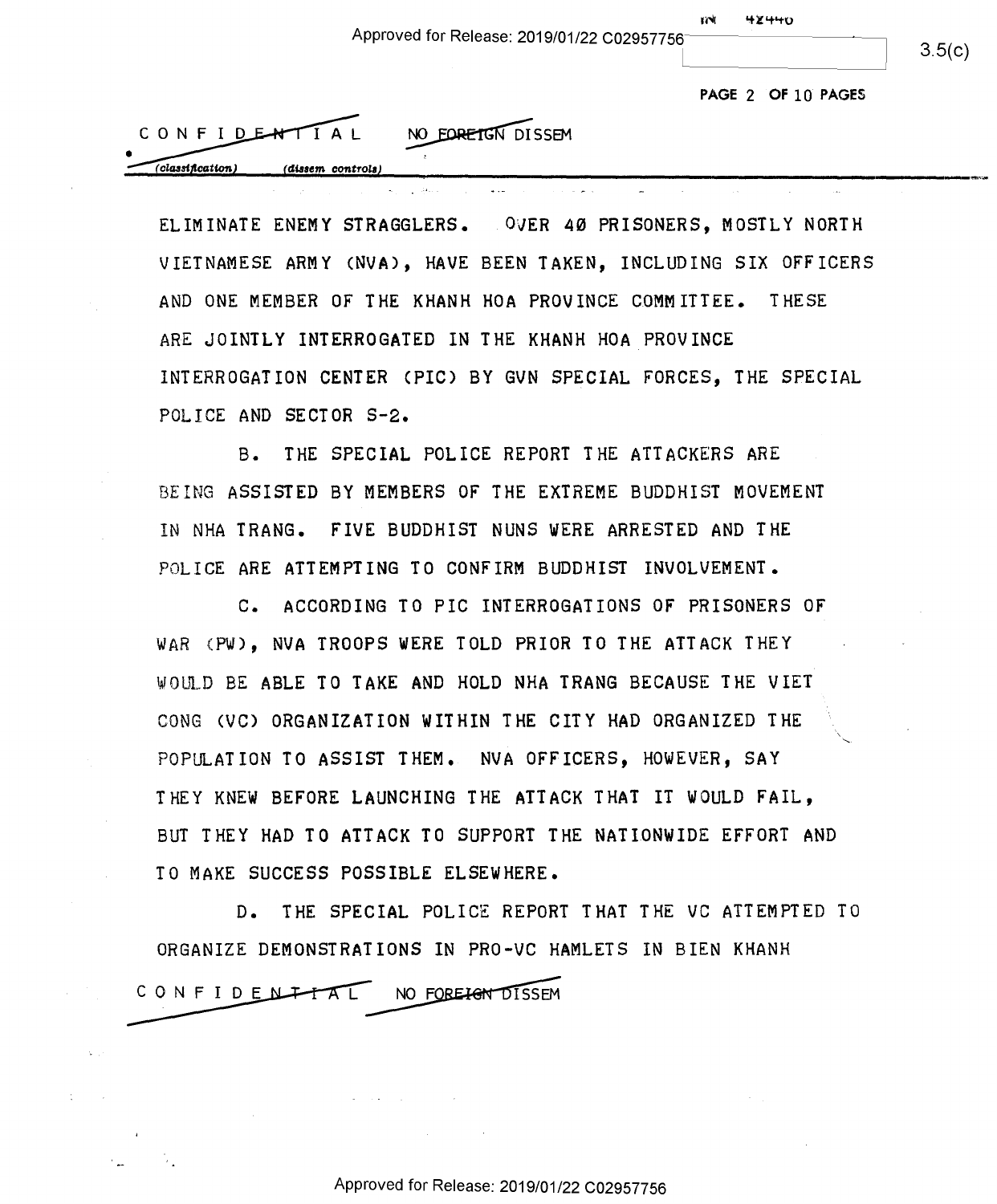| $\Delta_{\rm{max}}$ , and a simulational constraint process to a state of<br>Approved for Release: 2019/01/22 C02957756                                                                                                                                                                                                                                           | 42446<br>IN                                |        |
|-------------------------------------------------------------------------------------------------------------------------------------------------------------------------------------------------------------------------------------------------------------------------------------------------------------------------------------------------------------------|--------------------------------------------|--------|
| <b>Contract Contract</b><br>$\label{eq:2.1} \mathcal{L} = \mathcal{L} \left( \mathcal{L} \right) \left( \mathcal{L} \right) \left( \mathcal{L} \right) \left( \mathcal{L} \right) \left( \mathcal{L} \right) \left( \mathcal{L} \right) \left( \mathcal{L} \right) \left( \mathcal{L} \right) \left( \mathcal{L} \right) \left( \mathcal{L} \right)$<br>$\bullet$ |                                            | 3.5(c) |
|                                                                                                                                                                                                                                                                                                                                                                   | PAGE $\frac{1}{3}$ OF $\frac{1}{10}$ PAGES |        |
| NO FORETGN DISSEM<br>CONF                                                                                                                                                                                                                                                                                                                                         |                                            | $\sim$ |
| (classification)<br>(dissem controls)                                                                                                                                                                                                                                                                                                                             |                                            |        |

DISTRICT, 10 KILOMETERS WEST OF NHA TRANG, FOR A MARCH ON DISTRICT, 12 KILOMETERS VEST OF NHA TRANG, FOR A MARCH ON NHA TRANG. THE VC SUCCEEDED IN GATHERING ABOUT 200 PERSON, NHA TRANG. THE VC SUCCEEDED IN GATHERING ABOUT 2GB PERSON, BUT THE NATIONAL POLICE AND THE GVN SPECIAL FORCES INTER-BUT THE NATIONAL POLICE AND THE GVN SPECIAL FORCES INTER-CEPTED THEM--THEY WERE UNARMED--AND RETURNED THEM TO THEIR CEPTED THEM-~THEY VERE UNARNED--AND RETURNED THEM TO THEIR HOMES. THERE HAS BEEN NO OTHER EVIDENCE OF A GENERAL UP-RISING IN KHANH HOA.

 $3.3(h)(2)$ 

 $/$  AT 2105 HOURS 1 FEBRUARY THE GVN NAVY TRAINING CENTER AT NHA TRANG WAS UNDER ATTACK. ONE GVN GVN NAVY TRAINING CENTER AT NHA TRANG VAS UNDER ATTACK. ONE GVN RANGER COMPANY WAS DISPATCHED AT 2120 HOURS. AT 2150 HOURS THE RANGER COMPANY VAS DISPATCHED AT 2122 HOURS. AT 2152 HOURS THE U.S. AIR FORCE INITIATED A RED ALERT AND REVERTED TO THE U.S. AIR FORCE INITIATED A RED ALERT AND REVERTED TO THE YELLOW ALERT AT 0810 HOURS 2 FEBRUARY. AT 2235 HOURS YELLON ALERT AT 2812 HOURS 2 FEBRUARY. AT 2255 HOURS 1 FEBRUARY, THE 4TH MOBILE (MONTAGNARD) STRIKE FORCE WAS SENT TO REINFORCE THE KHANH HOA PRISON. AT 2255 HOURS ELEMENTS OF THE 95TH NVA ARTILLERY REGIMENT MOVED FROM PHU ELEMENTS OF THE 95TH NVA ARTILLERY REGIMENT MOVED FROM PHU YEN PROVINCE TO KHANH HOA PROVINCE. TWO COMPANIES OF THE= NVA 9TH BATTALION CBN), 18/B REGIMENT <REGT) MOVED TO NHA NVA 9TH BATTALION (BN), IS/B REGIMENT (REGT) MOVED TO NHA TRANG, POSSIBLY TO THE 7TH BN AREA (REPORTED (AT 1730 HOURS |<br>|

CONFIDENTIAL NO FOREIGNOISSEM

I

Q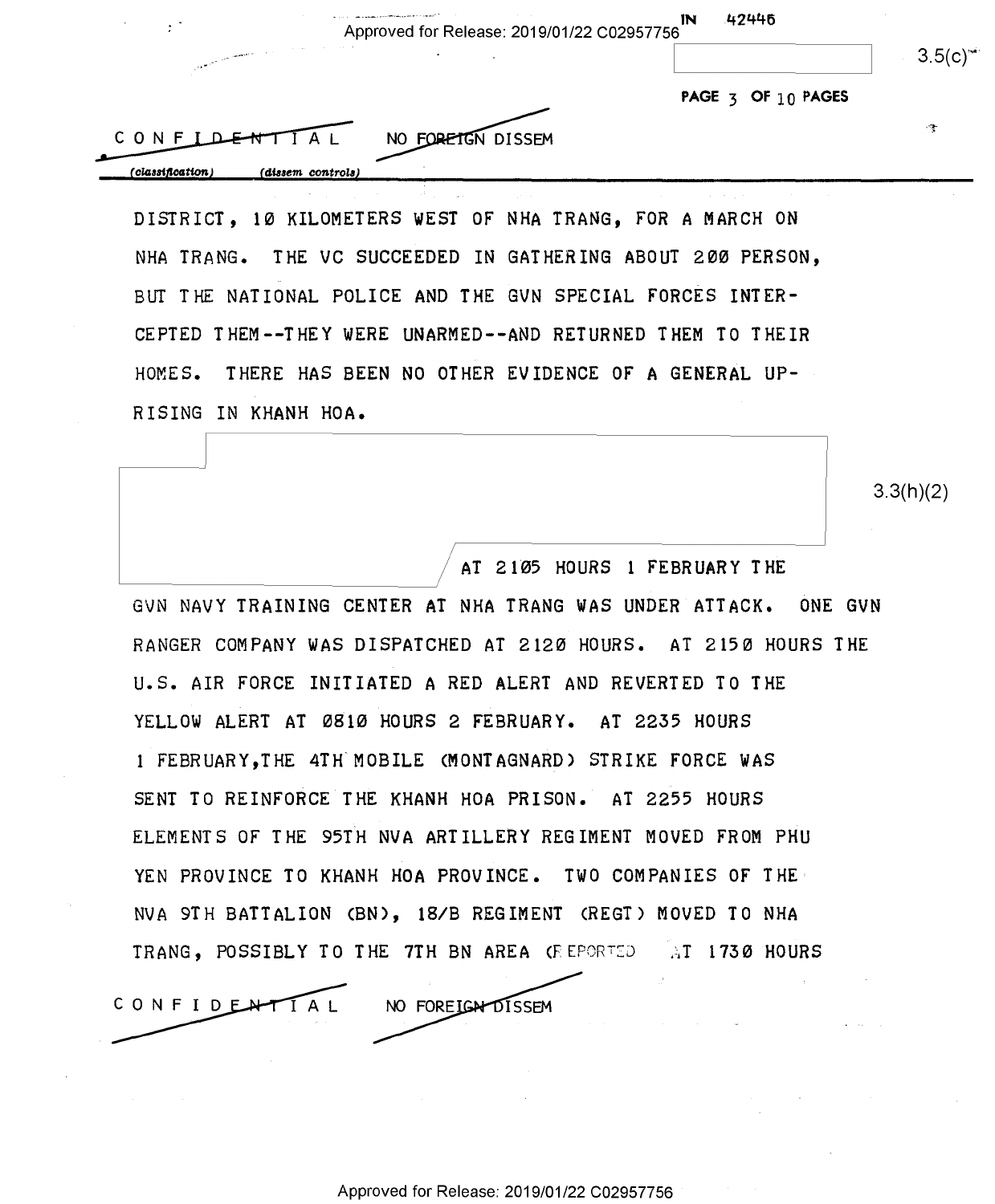|                                                                      | ツィーサロ<br>IN        |                 |
|----------------------------------------------------------------------|--------------------|-----------------|
| Approved for Release: 2019/01/22 C02957756                           |                    | 3.5(c)          |
|                                                                      | PAGE 4 OF 10 PAGES |                 |
| NO FOREIGN DISSEM<br>CONELOENTIAL                                    |                    |                 |
| (classification)<br>(dissem controls)                                |                    |                 |
| IN THE NORTHWEST CORNER OF NHA TRANG WITH ELEMENTS                   |                    |                 |
| 1 FEBRUARY TO BE                                                     |                    |                 |
| OF THE BN TRYING TO EXFILTRATE). AT 2335 HOURS THREE ENEMY PERSONNEL |                    |                 |
| WERE FOUND CRAWLING ON THE BEACH IN FRONT OF THE DUY TAN             |                    |                 |
| AT 0310 HOURS 2 FEBRUARY THE<br>HOTEL (U.S. OFFICERS BILLET).        |                    |                 |
| U.S. AIR FORCE REPORTED SMALL ARMS FIRE IN THE VICINITY OF           |                    |                 |
| THE WHITE BUDDHA (A PROMINENT LANDMARK IN NHA TRANG).                |                    | 3.3(h)(2)       |
| TWO COMPANIES OF THE 9TH BN, 18/B<br>COMMENT:                        |                    |                 |
| WERE PRESUMED TO BE ENROUTE TO KHANH HOA TO TAKE<br>REGIMENT         |                    |                 |
| OVER THE MISSION OF THE 7TH BN.)                                     |                    |                 |
| PHAN THIET, BINH THUAN PROVINCE.<br>2.                               |                    |                 |
|                                                                      |                    | AS<br>3.3(h)(2) |
| 0815 HOURS 2 FEBRUARY THE SITUATION IN PHAN THIET WAS                |                    |                 |
| OF.                                                                  |                    |                 |
| UNDECIDED AND PHAN THIET WAS UNDER SHAKEY GVN CONTROL.               | FRIENDLY           |                 |
| TROOPS WERE ATTEMPTING TO COUNTER THIS THREAT. TWO ENEMY             |                    |                 |
| BATTALIONS WERE ENGAGED, WITH CONTACT AT THE SOCCER FIELD            |                    |                 |
| WEST OF THE CITY AND IN AN AREA 150 METERS EAST OF PROVINCE          |                    |                 |
| HEADQUARTERS. A MAJOR CONTACT WAS UNDERWAY ON ROUTES 1 AND           |                    |                 |
| 8 LEADING INTO PHAN THIET.                                           |                    |                 |
| $B -$                                                                |                    |                 |

CONFIDENTAL NO FOREIGN DISSEM

 $\zeta_1=\kappa$ 

 $\mathcal{A}_{\mathcal{A}}$  , and  $\mathcal{A}_{\mathcal{A}}$ 

 $\mathcal{L}^{(1)}$  and  $\mathcal{L}^{(2)}$  are the set of the set of the set of the set of the set of  $\mathcal{L}^{(1)}$ 

 $\label{eq:2.1} \frac{1}{\sqrt{2\pi}}\int_{\mathbb{R}^{2}}\frac{1}{\sqrt{2\pi}}\left(\frac{1}{\sqrt{2\pi}}\right)^{2}e^{-\frac{1}{2}\left(\frac{1}{\sqrt{2\pi}}\right)^{2}}\frac{1}{\sqrt{2\pi}}\int_{\mathbb{R}^{2}}\frac{1}{\sqrt{2\pi}}\frac{e^{-\frac{1}{2}\left(\frac{1}{\sqrt{2\pi}}\right)}}{e^{-\frac{1}{2}\left(\frac{1}{\sqrt{2\pi}}\right)}}\frac{1}{\sqrt{2\pi}}\frac{e^{-\frac{1}{2}\left(\frac{1}{\sqrt{2\pi}}$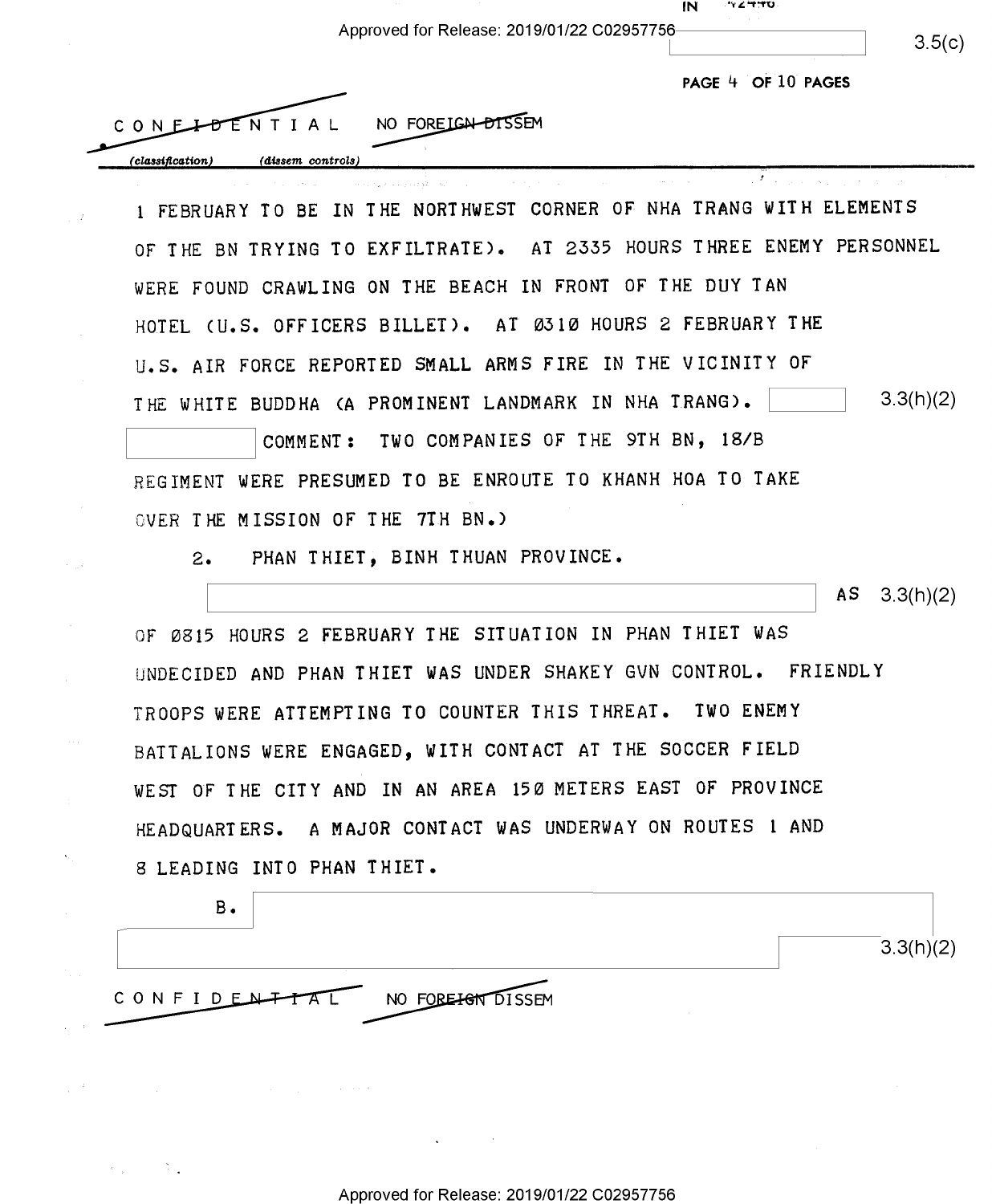| $\rightarrow$    |                   | Approved for Release: 2019/01/22 C02957756 | IN | .42446.<br>.           |        |
|------------------|-------------------|--------------------------------------------|----|------------------------|--------|
|                  |                   |                                            |    |                        | 3.5(c) |
|                  |                   |                                            |    | PAGE $5$ OF $10$ PAGES |        |
| CONFIDENTIAL     |                   | NO FORELOW DISSEM                          |    |                        |        |
| (classification) | (dissem controls) |                                            |    |                        |        |

a

 $3.3(h)(2)$  .

AS OF 1230 HOURS 2 FEBRUARY MAJOR ACT ION WAS IN THE NORTHWEST AS OF 1253 HOURS 2 FEBRUARY MAJOR ACTION WAS IN THE NORTHWEST AND NORTHERN PART OF THE CITY. THE TWO ENEMY BATTALIONS ARE THE VC 482ND AND THE 840TH, AND ONE REPORT INDICATES THEY THE VC 482ND AND THE 84OTH, AND ONE REPORT INDICATES THEY ARE GOING TO BE REINFORCED BY THE LOCAL 430TH VC COMPANY. ARE GOING TO BE REINFORCED BY THE LOCAL ASOTH VC COMPANY. DURING THE NIGHT OF 1 FEBRUARY THE CITY WAS HIT BY B-40 DURING THE NIGHT OF 1 FEBRUARY THE CITY WAS HIT BY B-AO ROCKETS, WITH NO SIGNIFICANT DAM*E*GE. REVOLUTIONARY DEVELOPMENT (RD) TEAMS ARE IN THEIR ORIGINAL LOCATIONS AND ARE (RD) TEAMS ARE IN THEIR ORIGINAL LOCATIONS AND ARE OPERATIONAL WITH ONLY ONE WOUNDED IN ACTION. THE QUARTER OPERATIONAL WITH ONLY ONE WOUNDED IN ACTION. THE QUARTER ZONE TEAMS ARE ALSO OPERATIONAL AND UNHARMED. THE POLICE ZONE TEAMS ARE ALSO OPERATIONAL AND UNHARMED. THE POLICE CHIEF OF THE CITY WITH TWO PLATOONS CONSISTING OF ADMINISTRATIVE-CHIEF OF THE CITY WITH TWO PLATOONS CONSISTING OF ADMINISTRATIVE-TYPE PERSONNEL ARE IN CONTACT WITH THE ENEMY AT THE SOCCER FIELD. TYPE PERSONNEL ARE IN CONTACT WITH THE ENEMY AT THE-SOCCER FIELD. CASUALTIES: 11 U.S. MILITARY WIA; 200 GVN CIVILIANS AND MILITARY CASUALTIES: 11 U.S. MILITARY WIA; ZOO'GVN CIVILIANS AND MILITARY WIA WITH NUMBER OF KIA NOT REPORTED; 80 ENEMY KIA CBODY COUNT); WIA WITH NUMBER OF KIA NOT REPORTED; BO ENEMY KIA (BODY COUNT); AND PRESUMABLY MANY UNDETERMINED CASUALTIES. ONE COMPANY COMMANDER AND PRESUMABLY MANY UNDETERMINED CASUALTIES. ONE COMPANY COMMANDER OF THE VC 482ND BN AND ONE EACH B-40 AND B-41 MORTARS CAPTURED. OF THE VC 482ND BN AND ONE EACH 8-43 AND 8-41 MORTARS CAPTURED.

C. **8.1415 HOURS** 3.3(h)(2) 2 FEBRUARY PHAN THIET WAS QUIET, THE POLICE HAD INCREASED 2 FEBRUARY PHAN THIET WAS(NMET, 'IHE POLICE HAD INCREASED CONFIDENTIAL NO FORETGN DISSEM

Approved for Release: 2019/01/22 C02957756 Approved for Release: 2019/01/22 002957756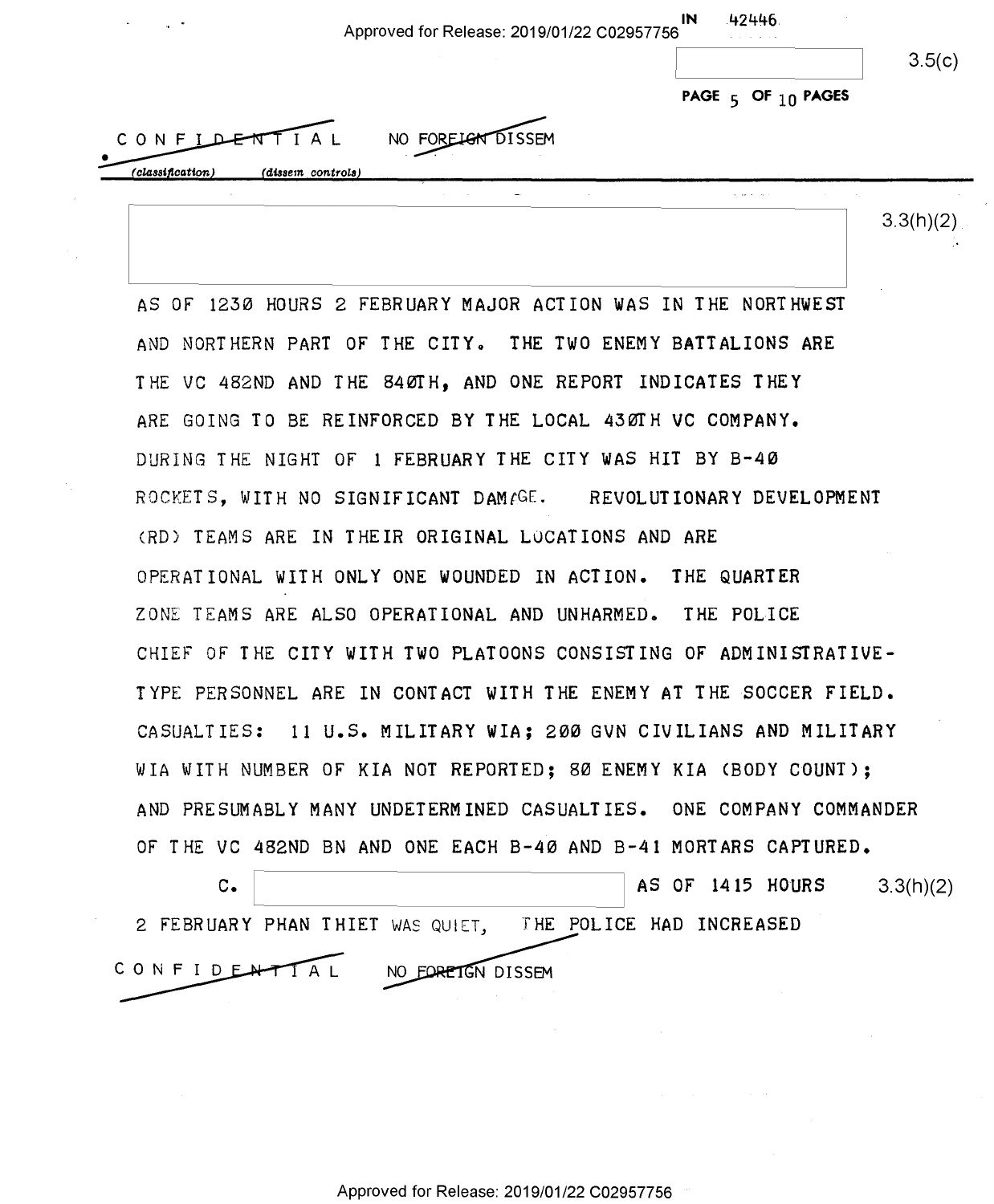Approved for Release: 2019/01/22 C02957756 Approved for Release: 2019/01/22 <sup>002957756</sup> <sup>7</sup> 35(0)

**PAGE 6 OF 10 PAGES** 

|  |  |  |  |  | $CONFIDE\rightarrow TAT$ | NO FOREIGN DISSEM |  |
|--|--|--|--|--|--------------------------|-------------------|--|
|--|--|--|--|--|--------------------------|-------------------|--|

*(classification) ( dissem controls)*  (classification) (dissem controls)

CHECK POINT ACTIVITY, AND THE CITY WAS STILL UNDER A 100 CHECK POINT ACTIVITY, AND THE CITY WAS STILL UNDER A IGO-PER CENT ALERT. U.S. AND GVN MILITARY UNITS WERE OPERATING  $\mathbb{C}^{\mathbb{R}^3}$ IN THIEN GIAO DISTRICT. PROVINCIAL RECONNAISSANCE TEAMS <PRU) IN THIEN GIAO DISTRICT. PROVINCIAL RECONNAISSANCE TEAMS (PRU) OPERATING IN THIEN GIAO DISTRICT HAVE BEEN HIT BY AIR STRIKES; OPERATING IN THIEN GIAO DISTRICT HAVE BEEN HIT BY AIR STRIKES; CASUALTIES UNKNOWN. PRISONERS REPORT THAT THE VC, IN BATTALION CASUALTIES UNKNOWN. PRISONERS REPORT THAT THE UC, IN BATTALION STRENGTH, ARE DUG IN AT THE VC THIEN GIAO DISTRICT HEADQUARTERS STRENGTH, ARE DUG IN AT THE VC THIEN GIAO DISTRICT HEADQUARTERS LOCATED AT AN 824117. PRISONERS ALSO REPORT THAT TWO CUNIDENTIFIED) LOCATED AT AN 824117. PRISONERS ALSO REPORT THAT TWO (UNIDENTIFIED) VC BATlALIONS HAVE SUFFERED HEAVY CASUALTIES. IN HAI LONG DISTRICT, 9C RATTALIONS HAVE SUFFERED HEAVY CASUALTIES. IN HAI LONG DISTRICT, THE DISTRICT CHIEF REPORTS THAT A FLEET OF 30 VC SAMPANS HAS BEEN THE DISTRICT CHIEF REPORTS THAT A FLEET OF SO UC SAMPANS HAS BEEN SIGHTED OFF THE HAI LONG COAST, EAST OF PHAN THIET.

3. DALAT, TUEY DUC.  $\sqrt{ }$ 

AS OF 1230 HOURS 2 FEBRUARY, DALAT HAS AS OF 1250 HOURS 2 FEBRUARY, DALAT HAS BEEN HIT HARD, BUT WAS RELATIVELY QUIET, AND THE SITUATION BEEN HIT HARD, BUT WAS RELATIVELY QUIET, AND THE SITUATION WAS UNDER GVN CONTROL. FOUR UNIDENTIFIED NVA UNITS WERE IN THE WAS UNDER GUN CONTROL. FOUR UNIDENTIFIED NVA UNITS WERE IN THE CITY. ALL AREAS WEST OF THE LAKE WERE BEING CONTESTED. THERE CITY. ALL AREAS WEST OF THE LAKE WERE BEING CONTESTED. THERE



3.3(h)(2) 3.3(h)(2)

--

mm-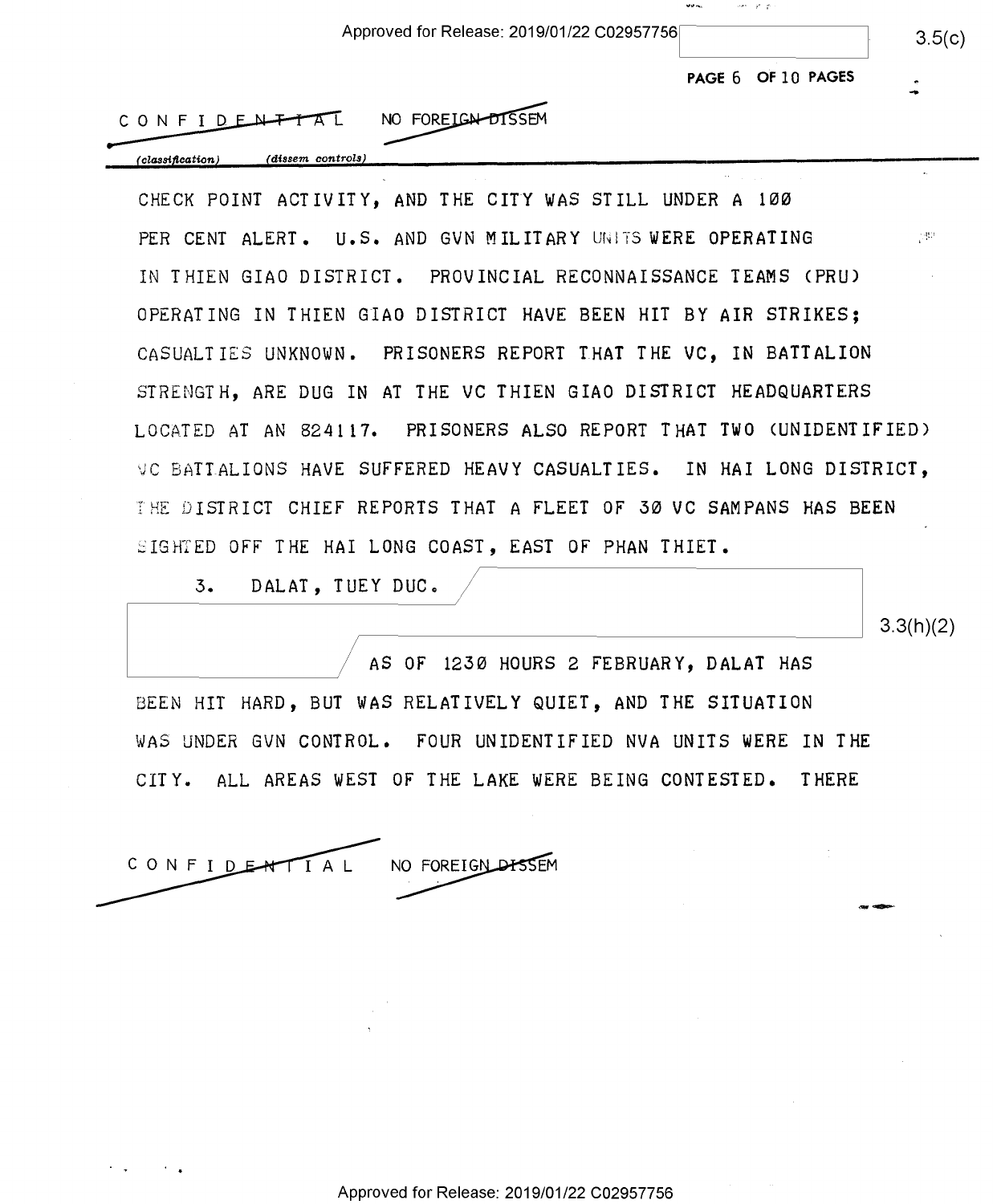| ×                | <b>42440</b><br>ĬΝ<br>Approved for Release: 2019/01/22 C02957756 |        |
|------------------|------------------------------------------------------------------|--------|
|                  |                                                                  | 3.5(c) |
|                  | PAGE 7 OF 10 PAGES                                               |        |
|                  | CONFLATTIAL<br>NO FORE CHE DISSEM                                |        |
| (classification) | $(dissem\ controls)$                                             |        |

WAS INTERMITTENT SMALL ARMS FIRE THROUGHOUT THE CITY AND WAS INTERMITTENT SMALL ARMS FIRE THROUGHOUT THE CITY AND SPORADIC MORTAR FIRE ON THE AIRFIELD, BUT NO SIGNIFICANT SPORADIC MORTAR FIRE ON THE AIRFIELD, BUT NO SIGNIFICANT DAMAGE. THE ENEMY ATTACKED SECTOR HEADQUARTERS, BUT DID DAMAGE. THE ENEMY ATTACKED SECTOR HEADQUARTERS, BUT DID NOT HOLD IT, AND MORTARED THE PROVINCE CHIEF'S HOUSE. THEY NOT HOLD IT, AND MORTARED THE PROVINCE CHIEF'S HOUSE. THEY TEMPORARILY OCCUPIED THE PALACE AND THE HOSPITAL. NO ENEMY ACTIVITY WAS REPORTED IN THE DISTRICTS AT THIS TIME. CASUALTIES: 12 U.S. MILITARY WIA; 3 GVN KIA; 22 VC/NVA KIA; 10 VC/NVA CAPTURED.

4. BAN ME THUOT, DARLAC PROVINCE.  $/$ 

AS OF 113 0 as OF 1159

 $3.3(h)(2)$ 

HOURS, 2 FF9RUARY, THE SITUATION IN BAN ME THUOT REMAINED HOURS, 2 FEBRUARY, THE SITUATION IN BAN ME THUOT REMAINED E SSE NT IALJ. Y UNCHANGED o DUR ING THE NIGHT OF 1 FEBRUARY, **ENEMY**  ESSENTIALIY UNCHANGEDG DURING THE NIGHT OF 1 FEBRUARY, ENEMY TROOP~: INITATED THREE MORTAR ATTACKS FOLLOWED BY AN **INFANTRY**  TROOPS INITATED THREE MORTAR ATTACKS FOLLOWED BY AN INFANTRY ASSAULT ON PROVINCE OFICES。 THEY ALSO LIGHTLY MORTARED THE U.S. 155TH HELICOPTER BATTALION (PREVIOUSLY ERRONEOUSLY IDENTIFIED AS THE 155TH AVIATION COMPANYo) CONSENSUS OF IDENTIFIED AS THE 155TH AVIATION COMPANYo) CONSENSUS OF U.S. OBSERVERS WAS THAT TWO NVA REGIMENTS WILL RENEW THEI1 U.S. OBSERVERS WAS THAT TWO NVA REGIMENTS WILL RENEW THEIR ATTACKS IN FORCE AND TRY TO HOLD THE CITY. ALL THREE OUTLYING DISTRICTS HAVE BEEN ATTACKED~ AND BAN ME THUOT WAS SURROUNDED. DISTRICTS HAVE BEEN ATTACKEDg AND BAN ME THUOT WAS SURROUNDED.

NO FOREIGN DISSEM CONFIDENTIAL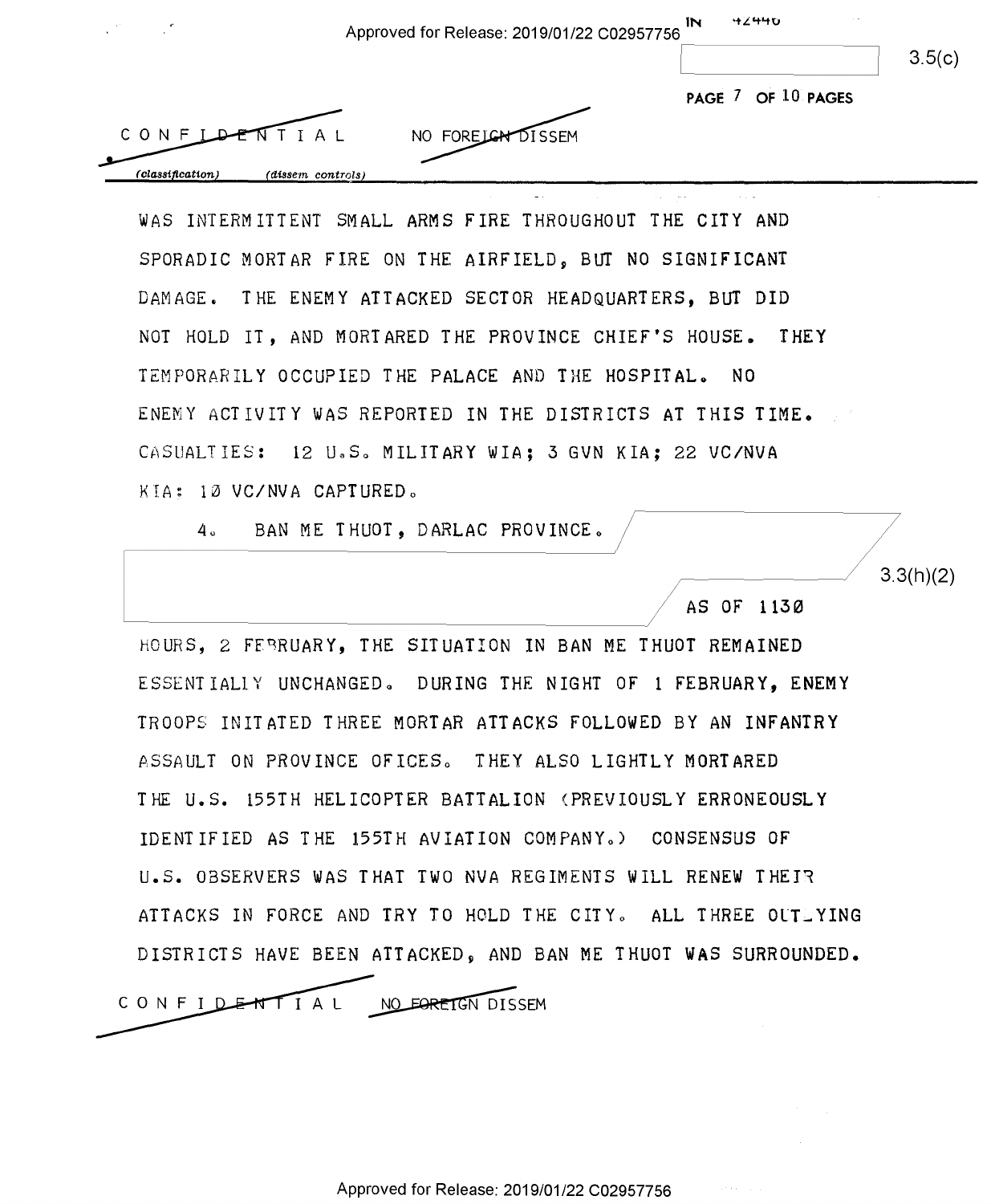Approved for Release: 2019/01/22 C02957756-------~ Approved for Release: 2019/01/22 <sup>002957756</sup> eixc)

 $3.5(c)$ 

 $3.3(h)(2)$ 

*,------~~~~II* 3. 3(h )(2) //31t2)

THE SITUATION

**PAGE** 8 **OF** 1 O **PAGES**  PAGE" 8 OF 10 PAGES

 $CONF LDEFITIAI$ 

*(classification) (d.issem controls)*  (classificatioq) (dissem controls<sup>J</sup>

ENEMY UNITS HAVE BEEN IDENTIFIED AS THE 33RD NVA REGIMENT ENEMY UNITS HAVE BEEN IDENTIFIED AS THE SSRD NVA REGIMENT (CONFIRMED) AND THE NVA 17B REGIMENT CUNCONFIRMED). ACCPRATE (CONFIRMED) AND THE NVA 17B REGIMENT (UNCONFIRMED). ACCURATE ASSESSMENT OF CASUALTIES WAS NOT POSSIBLE. UNCONFIRMED ASSESSMENT OF CASUALTIES WAS NOT POSSIBLEE UNCONFIRMED ESTIMATES PLACED VC/NVA KILLED AT ABOUT 400. ALL PARTS OF ESTIMATES PLACED VC/NUA KILLED AT ABOUT ADO. ALL PARTS OF THE TOWN HAVE BEEN BADLY DAMAGED FROM MORTAR FIRE AND B-40 ROCKETS. THE ROOF OF SECTOR HEADQUARTERS HAS BEEN B-AO ROCKETS. THE ROOF OF SECTOR HEADQUARTERS HAS BEEN DESTROYED. AIRFIELDS REMAINED OPERATIONAL, BUT LANDING AIR-CRAFT WERE SUBJECT TO SMALL ARMS FIRE.

5. PLEIKU, PLEIKU PROVINCE. $/$ 

 $/$  AS OF 1000 HOURS, .

2 FEBRUARY, ENEMY ATTACKS HAD RESUMED ON PLE IKU CITY. THE 3 FEBRUARY, ENEMY ATTACKS HAD RESUMED ON PLEIKU CITY. THE HELICOPTER LANDING AREA AND AMMO DUMP WERE HIT DURING THE RELIOOPTER LANDING AREA AND ANNO DUMP wERE HIT DURING THE NIGHT OF 1 FEBRUARY BUT NO REPORTS WERE AVAILABLE ON THE NIGHT OF 1 FEBRUARY BUT NO REPORTS wERE AVAILABLE ON THE EXTENT OF DAMAGE OR NUMBER OF CASUALTIES.

G. QUI NHON, BINH DINH PROVINCE.

IN QUI NHON AS OF 0835 HOURS, 2 FEBRUARY WAS RELATIVELY QUIET. THE MILITARY SECURITY SERVICE CMSS) STATION, GVN RADIO THE MILITARY SECURITY SERVICE (MSS) STATION, GUN RADIO CONFIDENTIAL NO FORE LEAT DISSEM

THE SITUATION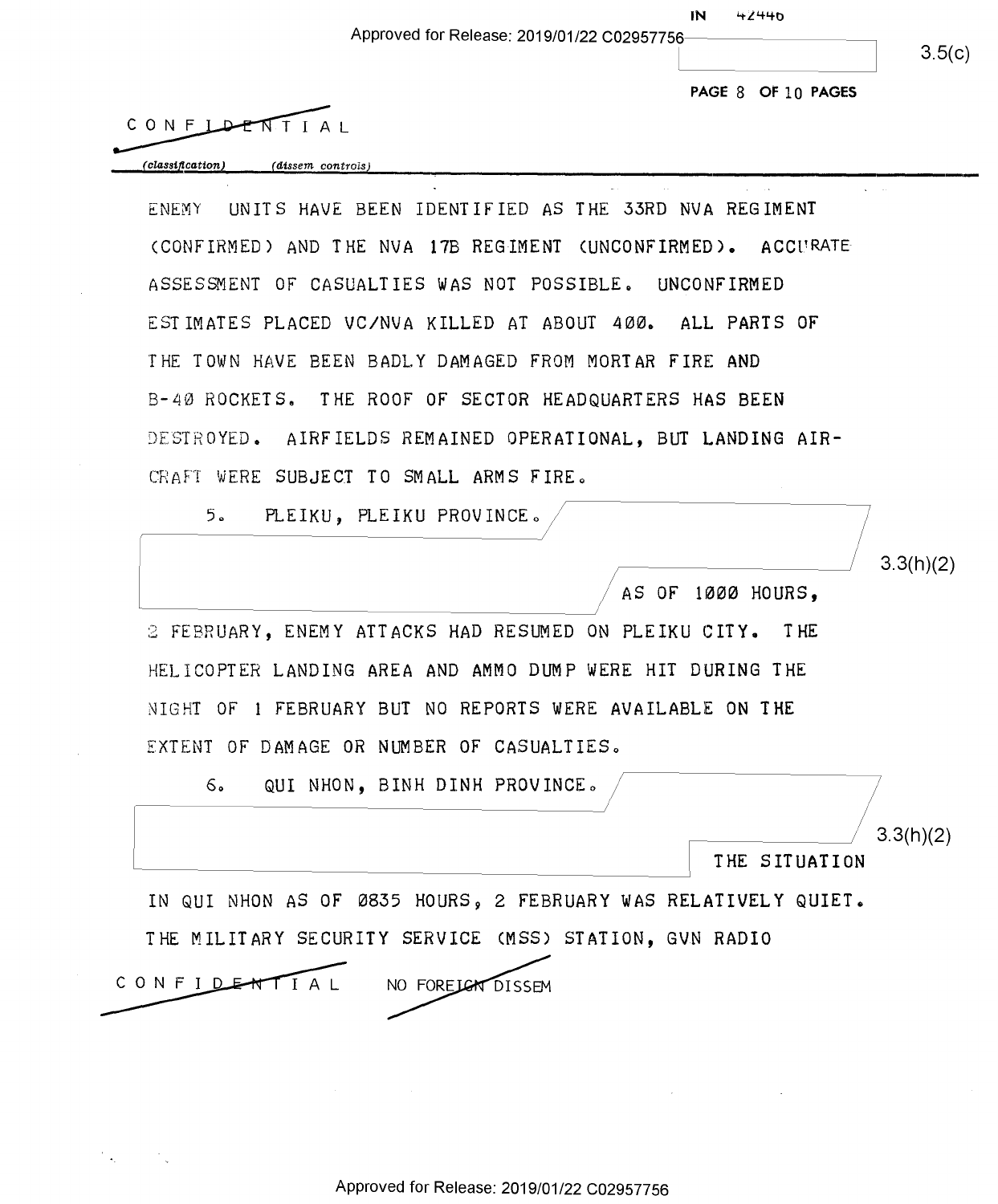| $\mathcal{L}^{\text{max}}_{\text{max}}$                                 |                   |                            | Approved for Release: 2019/01/22 C02957756 | IN              | 42446              | 3.5(c)    |
|-------------------------------------------------------------------------|-------------------|----------------------------|--------------------------------------------|-----------------|--------------------|-----------|
|                                                                         |                   |                            |                                            |                 | PAGE 9 OF JULPAGES |           |
| CONFLA                                                                  | TTIAL             | NO FORELON DISSEM          |                                            |                 |                    |           |
| (classification.)                                                       | (dissem controls) |                            |                                            |                 | $\mathcal{I}$      |           |
| STATION AND RAILROAD STATION HAD BEEN RETAKEN BY FRIENDLY               |                   |                            |                                            |                 |                    |           |
| FORCES. AS ESTIMATED ONE LOCAL VC SQUAD WAS STILL IN TOWN               |                   |                            |                                            |                 |                    |           |
| OPERATING AS SNIPERS. THE AIRFIELD WAS OPEN. CASUALTIES                 |                   |                            |                                            |                 |                    |           |
| WERE 55 VO/NVA KIA, WITH 36 WEAPONS CAPTURED; 8 US MILITARY KIA AND     |                   |                            |                                            |                 |                    |           |
| 5 US CIVILIANS KIA; 3 U.S. WIA; 18 ARVN KIA; 13 ARVN WIA; 2 ROK         |                   |                            |                                            |                 |                    |           |
| TIA; 9 ROK WIA. NONE OF THE US CIVILIAN CASUALTIES HAD BEEN IDENTIFIED. |                   |                            |                                            |                 |                    |           |
|                                                                         |                   | KONTUM, KONTUM PROVINCE.   |                                            |                 |                    |           |
|                                                                         |                   |                            |                                            |                 |                    | 3.3(h)(2) |
|                                                                         |                   |                            |                                            | KONTUM CITY WAS |                    |           |
| AGAIN UNDER MORTAR ATTACK THROUGHOUT THE NIGHT OF 1                     |                   |                            |                                            |                 |                    |           |
| FEBRUARY. AS OF 1030 HOURS, 2 FEBRUARY, CONTROL OF THE SITUATION        |                   |                            |                                            |                 |                    |           |
| REMAINED IN DOUBT.                                                      |                   |                            |                                            |                 |                    |           |
|                                                                         |                   | TUY HOA, PHU YEN PROVINCE. |                                            |                 |                    |           |
| ී ෙ                                                                     |                   |                            |                                            |                 |                    |           |
|                                                                         |                   |                            |                                            |                 |                    | 3.3(h)(2) |
|                                                                         |                   |                            |                                            |                 | AS OF 1545         |           |
| HOURS, 2 FEBRUARY, SMALL ENEMY UNITS REMAINED INSIDE TUY                |                   |                            |                                            |                 |                    |           |
| HOA, BUT THEY DID NOT CONTROL ANY PORTION OF THE CITY. THE              |                   |                            |                                            |                 |                    |           |
| ENEMY FORCE HAS BEEN IDENTIFIED AS THE 5TH BATTALION, 95TH              |                   |                            |                                            |                 |                    |           |
| NVA REGIMENT. THERE WEEL UNCONFIRMED REPORTS THAT THE                   |                   |                            |                                            |                 |                    |           |
| BATTALION COMMANDER AND STAFF OF THE 5TH BN HAVE BEEN KILLED.           |                   |                            |                                            |                 |                    |           |
| THERE WERE 20 U.S. KIA AND 54 WIA. THERE HAVE BEEN NO CIVILIAN          |                   |                            |                                            |                 |                    |           |

Approved for Release: 2019/01/22 C02957756 Approved for Release: 2019/01/22 002957756